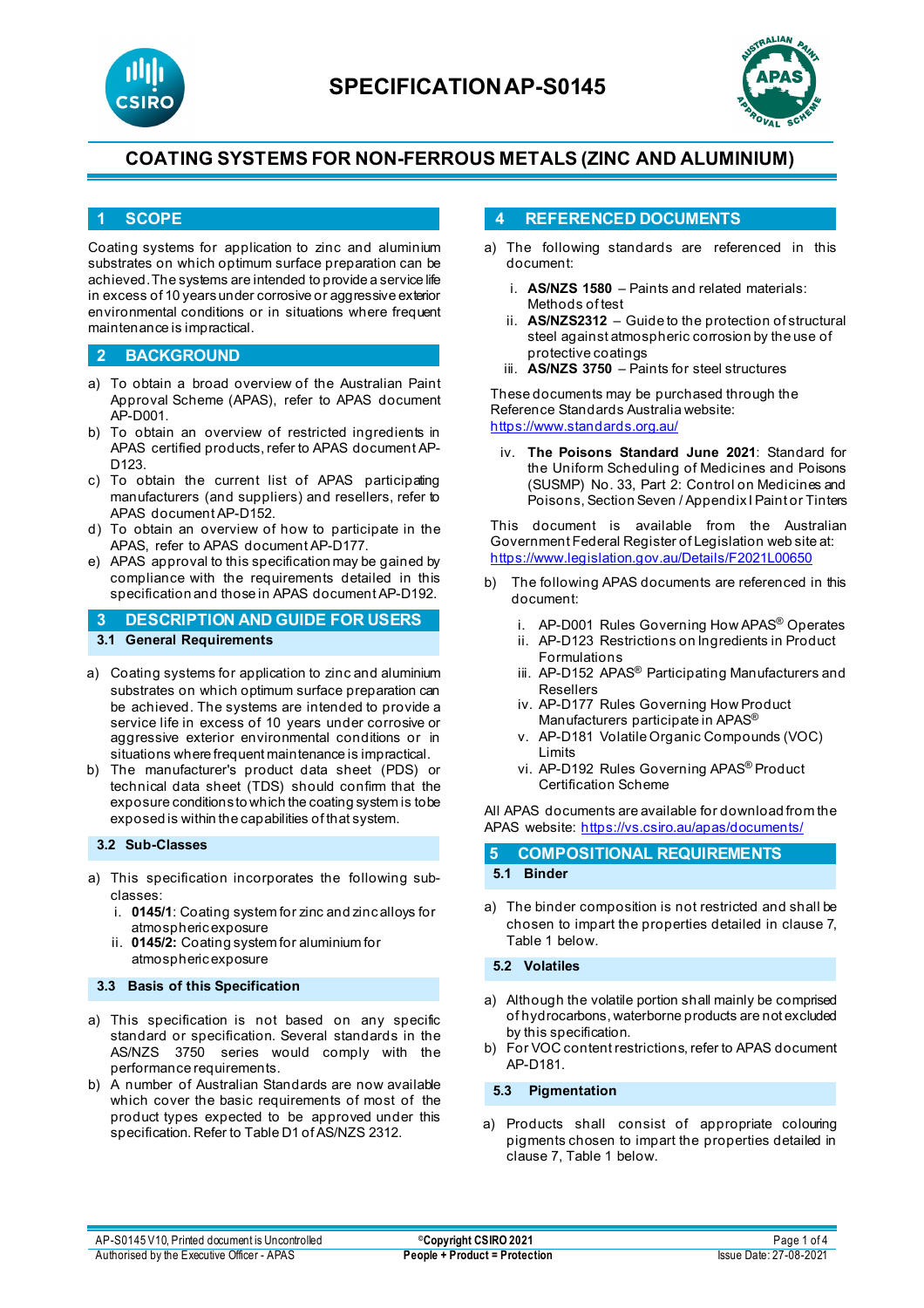



#### **5.4 Colour**

- a) Finishing coats approved to this specification will be approved in the colour listed.
- b) Where the decorative properties of these coatings are considered important, it is crucial that the appearance of the coating be maintained essentially throughout the life of the coating, i.e., for at least ten years. Therefore, before other colours are used, purchasers should obtain the manufacturer's written assurance that the selected colour will have acceptable colour stability for the intended purpose.

#### **6 PRODUCT APPROVAL REQUIREMENTS 6.1 General Requirements**

a) The product and its application for approval shall comply with the relevant requirements of APAS document AP-D192 during the life of the approval.

#### **6.2 Technical Requirements**

- a) The product shall comply with **all** the requirements of clause 7, Table 1 below.
- b) The coating system will be applied to galvanised and aluminium sections according to one or more of the manufacturer's suggested instructions. The applied coatings shall comply with the appropriate preparation, application and finish requirements.
- c) Test specimens shall generally be 305 mm x 150 mm x 3mm plate.
- d) The manufacturers own quality control schedule of tests and limits shall be allowed subject to the approval of the Executive Officer (EO), APAS.
- e) On request, the EO may request the results of the tests for a batch and compare these with previous batches.
- f) Density and non-volatile content by weight (NVCW) figures for each production batch of the approved product shall be within ±3% of the actual (not theoretical) figures quoted in the original product approval submission (APAS document AP-D139).
- g) Subject to compliance with all the requirements of this specification, the level of Approval appropriate to the application shall be given to the system.

### **6.3 Health and Safety Requirements**

- a) The manufacturer's Safety Data Sheet (SDS) must be studied closely prior to using the product and complied with during use of the product.
- b) Due to the solvents contained by some of these paints, such paints are flammable and should be stored away from all sources of heat or ignition.
- c) Containers should be resealed immediately after use and good ventilation provided during use to minimise the risk of fire or explosion and the long-term toxic effects of absorption of the vapour into the lungs. Care should be taken to avoid contact with the skin by the use of protective clothing and barrier cream. All pumping equipment should be adequately earthed.
- d) A full-face air fed respirator should be used when spraying. It is anticipated that most of these products would be applied by operators in well ventilated spray booths or in the field by operators with adequate safety equipment.
- e) Products intended for sale in Australia shall comply with all the requirements of the SUSMP. Products intended for sale in other countries shall comply with all local WHS and environmental requirements.
- f) The product shall comply with all requirements of clause 6.3 and 6.4 of APAS document AP-D192.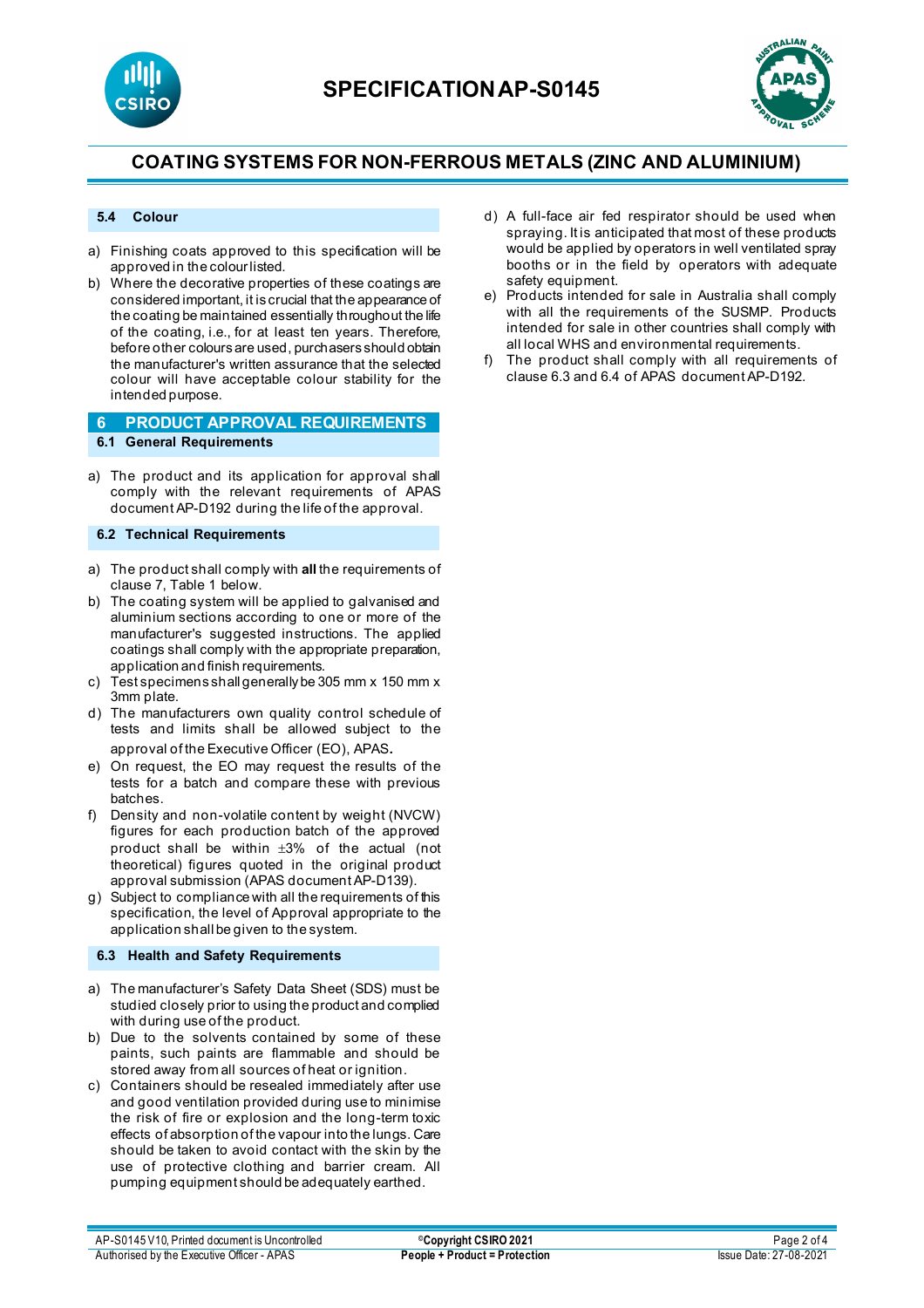



## **7 TABLE 1: PERFORMANCE PROPERTIES**

| <b>TEST</b>                                                            | <b>AS/NZS</b><br>1580<br><b>METHOD</b>             | <b>REQUIREMENTS</b>                                                                                                                                                                                                                                         |
|------------------------------------------------------------------------|----------------------------------------------------|-------------------------------------------------------------------------------------------------------------------------------------------------------------------------------------------------------------------------------------------------------------|
| Preliminary Examination                                                | 103.1                                              | To be readily reincorporated. Shall be free of coarse particles, gel<br>and foreign matter.                                                                                                                                                                 |
| Thinning or Mixing Properties                                          | 208.1                                              | Using the manufacturers recommended maximum amount of<br>thinners which shall notexceed 10% by volume, there shall be no<br>signs of incompatibility.                                                                                                       |
| Viscosity                                                              | 214.X                                              | To be recorded.                                                                                                                                                                                                                                             |
| <b>Application Properties</b><br>- Brushing<br>- Rolling<br>- Spraying | 205.1<br>205.3<br>205.2 or<br>205.4                | Shall show satisfactory application properties and the dry film shall<br>be free of defects.                                                                                                                                                                |
| Surface Dry Condition                                                  | 401.1                                              | To be recorded.                                                                                                                                                                                                                                             |
| Hard Dry Condition (Mechanical<br>Thumb Test)                          | 401.6                                              | To be recorded.                                                                                                                                                                                                                                             |
| Colour - Visual Comparison                                             | 601.1                                              | To be an approximate match.                                                                                                                                                                                                                                 |
| Specular Gloss (60°)                                                   | 602.2                                              | To be recorded.                                                                                                                                                                                                                                             |
| Finish                                                                 | 603.1                                              | Shall be free of coarse particles, wrinkling or orange peel and have a<br>uniform colour and appearance.                                                                                                                                                    |
| Reincorporation after Storage<br>Degree of Settling                    | 211.2<br>211.1                                     | To comply with all the preceding requirements after 12 months<br>storage at ambient temperature. Settling shall not fall below 6.<br>In addition, the use of spray application after storage shall produce a<br>uniform finish typical of the product type. |
| Resistance to Weathering                                               | 457.1 (Cat 1)                                      | After 72 months exposure at all three exterior atmospheric exposure<br>sites listed in APAS document AP-D192 clause 12 c), the coating<br>shall show no integrity failure i.e., at the end of 6 years, the ratings<br>shall be:                             |
|                                                                        | 481.1.7<br>481.1.8<br>481.1.9<br>481.1.10<br>481.3 | Checking<br>0<br>Cracking<br>0<br>Blistering<br>0<br>Flaking & peeling<br>0<br>Corrosion<br>0                                                                                                                                                               |
|                                                                        |                                                    | Erosion: No less than 70 % of the total original film thickness shall<br>remain and the penultimate coat shall not be exposed.                                                                                                                              |
| <b>VOC Content</b>                                                     | <b>APAS</b><br>AP-D181                             | Refer to APAS document AP-D181 for method and limits.<br>If the APAS specification is not listed on AP-D181, a declaration of<br>VOC content is still required.                                                                                             |